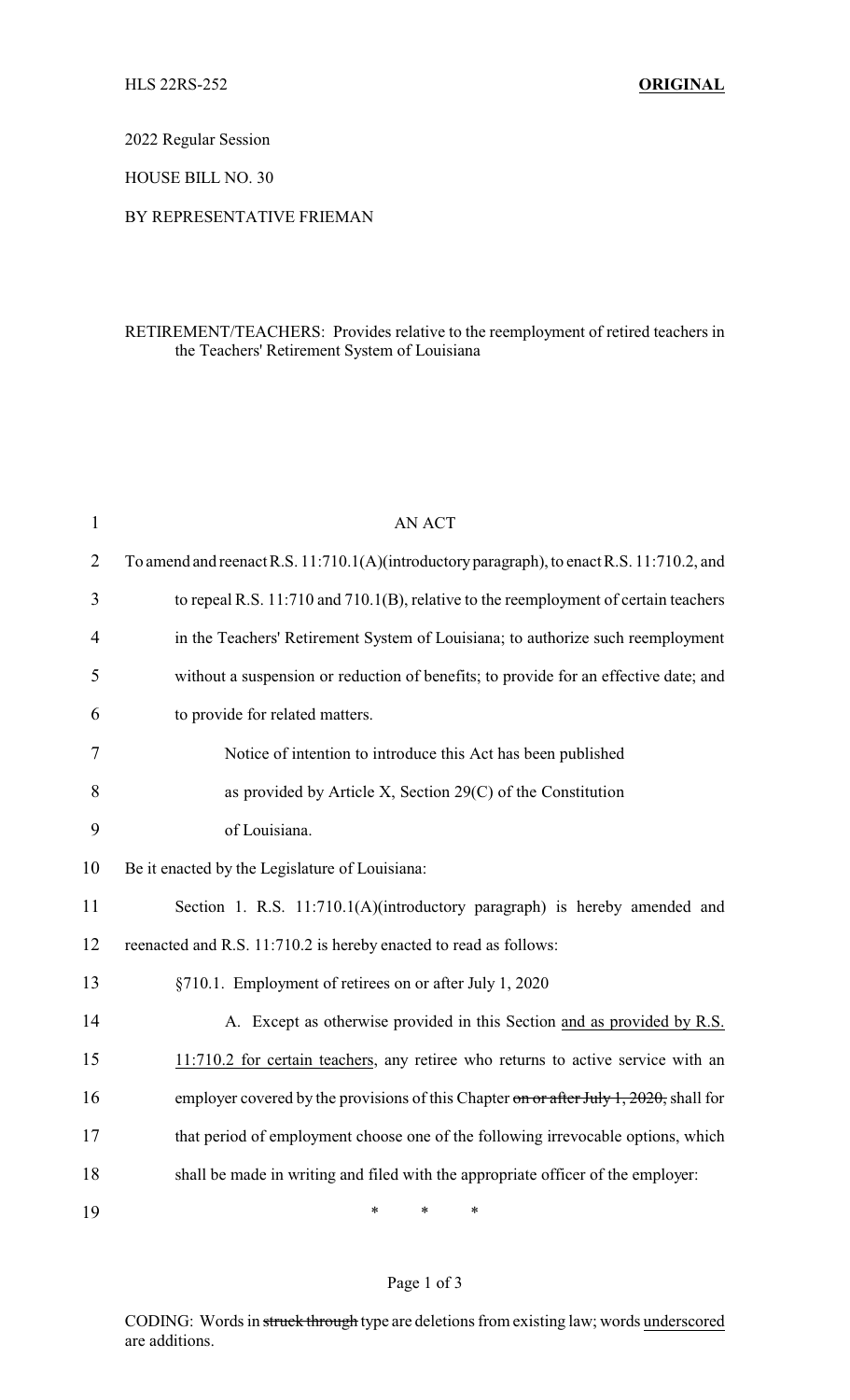| $\mathbf{1}$   | §710.2. Employment of certain retired teachers                                              |
|----------------|---------------------------------------------------------------------------------------------|
| $\overline{2}$ | A. For purposes of this Section, "retiree" means a teacher as defined by R.S.               |
| 3              | $11:701(35)(a)(i)$ and not excluded from such definition by R.S. $11:701(35)(b)$ who        |
| 4              | has retired from this system. The provisions of R.S. 11:710.1 are not applicable to         |
| 5              | a retiree.                                                                                  |
| 6              | B. The retirement benefit of a retiree who returns to active service with an                |
| 7              | employer covered by the Chapter shall not be suspended or reduced because of his            |
| 8              | return to active service. During such employment, the employee and employer shall           |
| 9              | not make contributions to the system. The retiree shall not receive any additional          |
| 10             | retirement benefits and shall not accrue any additional service credit.                     |
| 11             | C. No person who retires based on a disability is authorized to return to                   |
| 12             | service pursuant to the provisions of this Section. Disability retirees shall be covered    |
| 13             | by the provisions of law applicable to disability retirees.                                 |
| 14             | Section 2. R.S. 11:710 and 710.1(B) are hereby repealed in their entirety.                  |
| 15             | Section 3. The cost of this Act, if any, shall be funded with additional employer           |
| 16             | contributions in compliance with Article X, Section 29(F) of the Constitution of Louisiana. |
| 17             | Section 4. This Act shall become effective on July 1, 2022.                                 |
|                |                                                                                             |

## DIGEST

The digest printed below was prepared by House Legislative Services. It constitutes no part of the legislative instrument. The keyword, one-liner, abstract, and digest do not constitute part of the law or proof or indicia of legislative intent. [R.S. 1:13(B) and 24:177(E)]

HB 30 Original 2022 Regular Session Frieman

**Abstract:** Authorizes teachers to return to work without a suspension or reduction of retirement benefits.

Present law, generally applicable for retirees who returned to active service with an employer covered by TRSL on or before June 30, 2020, requires suspension of retirement benefits for a retiree of the Teachers' Retirement System of La. (TRSL) who returns to work in a position covered by the system. Provides exceptions. Authorizes a retiree to return to work in specified positions, generally teaching positions, and to continue to receive his benefit; however, the allowable employment earnings of the retiree are capped at 25% of his benefit amount; requires a reduction in the retirement benefit if the cap is exceeded.

Present law provides that a retiree may return to work in specified positions, generally teaching positions, without a reduction or suspension of benefits if there is a critical shortage of properly certified candidates to fill a vacancy in such a position. Provides procedures for establishing that a critical shortage exists.